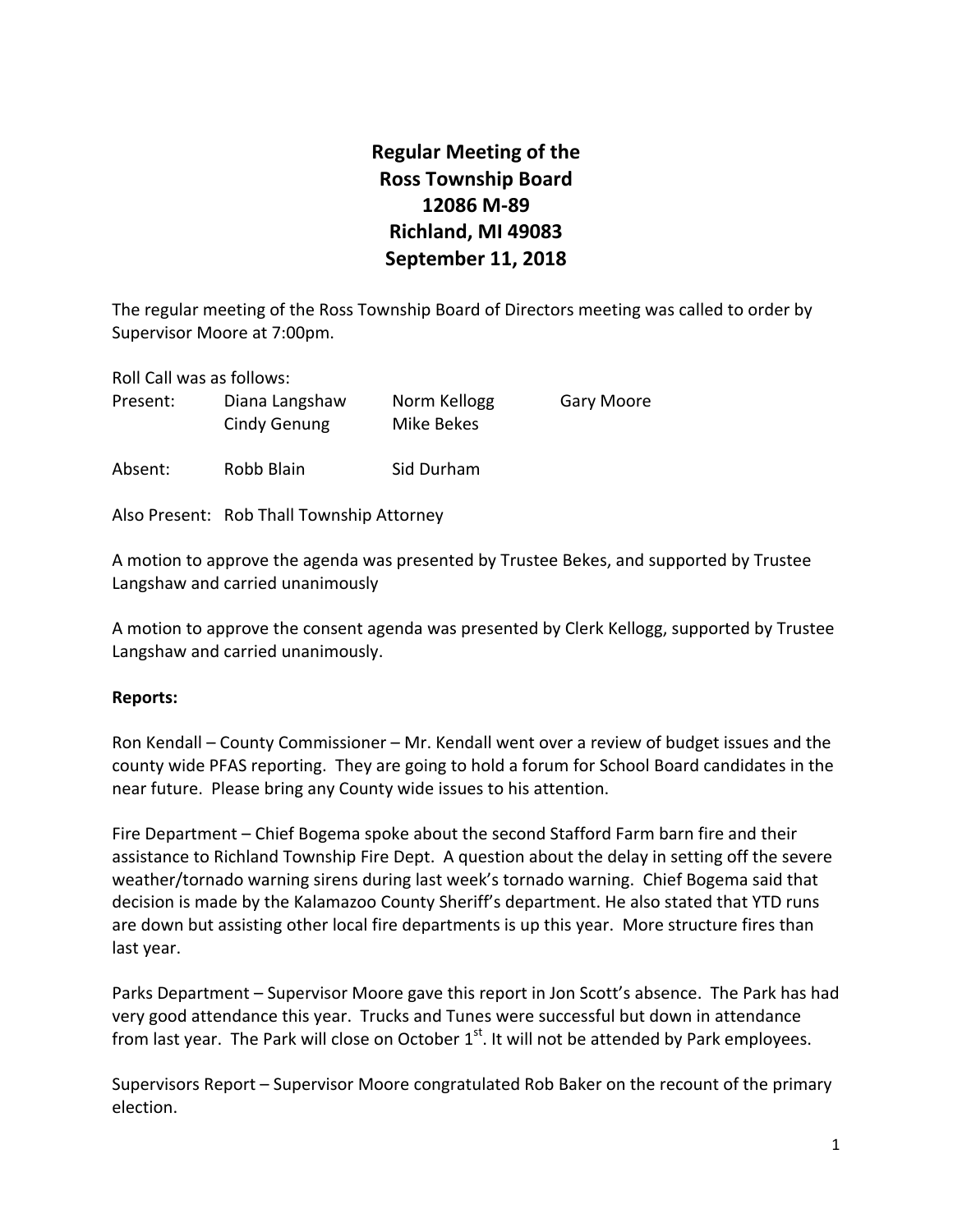Police Report – The report is enclosed in the minutes from the Sheriff's Department. Supervisor Moore stated the report is a typical month for Ross Township.

## **Public Comments**

Pat Sager – Concerns about the last 30 feet of  $43^{\text{rd}}$  Street not completed @ M-89 north. Supervisor Moore noted the concern to follow up with KCRC Monday meeting. Diana Langshaw – same concern about the road not completed at  $45<sup>th</sup>$  St. and M-89. Laura Williams – Had a concern about the proposed Park at  $38<sup>th</sup>$  St. and M-89. It is the Linear Trail parking at the N.E. corner. County Commissioner Kendall responded about the approval for the  $38<sup>th</sup>$  St. parking area and talked about property issue concerns. This is a planned extension of the Linear Park Trail system.

## **Old Business**

KCRC ‐ meetings are held every other Monday to discuss Ross Township Road repair issues. (Quality and finish) The 3 year construction plan may become a 2 year plan as they are ahead of schedule so far.

Law Enforcement update – The Richland Village President met with Sheriff Fuller and both decided to wait for the new Ross Township Board to be seated in November before moving forward with any decisions.

Town Hall Meetings – Township Survey results and Law Enforcement issues to be decided by the new Board seated in November.

Ordinance Prep for Medical Marijuana – Trustee Bekes asked about the status of this ordinance. Attorney Thall to draft a new ordinance to be reviewed at the next Board Meeting.

Refund of Medical Marihuana Fees – update provided by Treasurer Genung. We will be refunding 75% of the license fees and unused Planning Commission fees to the parties involved.

PFAS update – Trustee Bekes asked about any testing done in Ross Township yet. The answer is no, not yet. Commissioner Kendall gave a County update from the Cooper Township Meeting. They are unsure about the contamination as testing is still on going. They will test up to the Ross Township western line in the next few months.

## **New Business**

Code of Conduct‐ Best Practices A survey was provided by Sherri Snyder of our Planning Commission to get ideas from other townships. Supervisor Moore suggested a Best Practice Committee be formed with Board members/PC members and citizens appointed and represented. Look at best practices from other Townships. Ross Township has not had a code of conduct in the past.